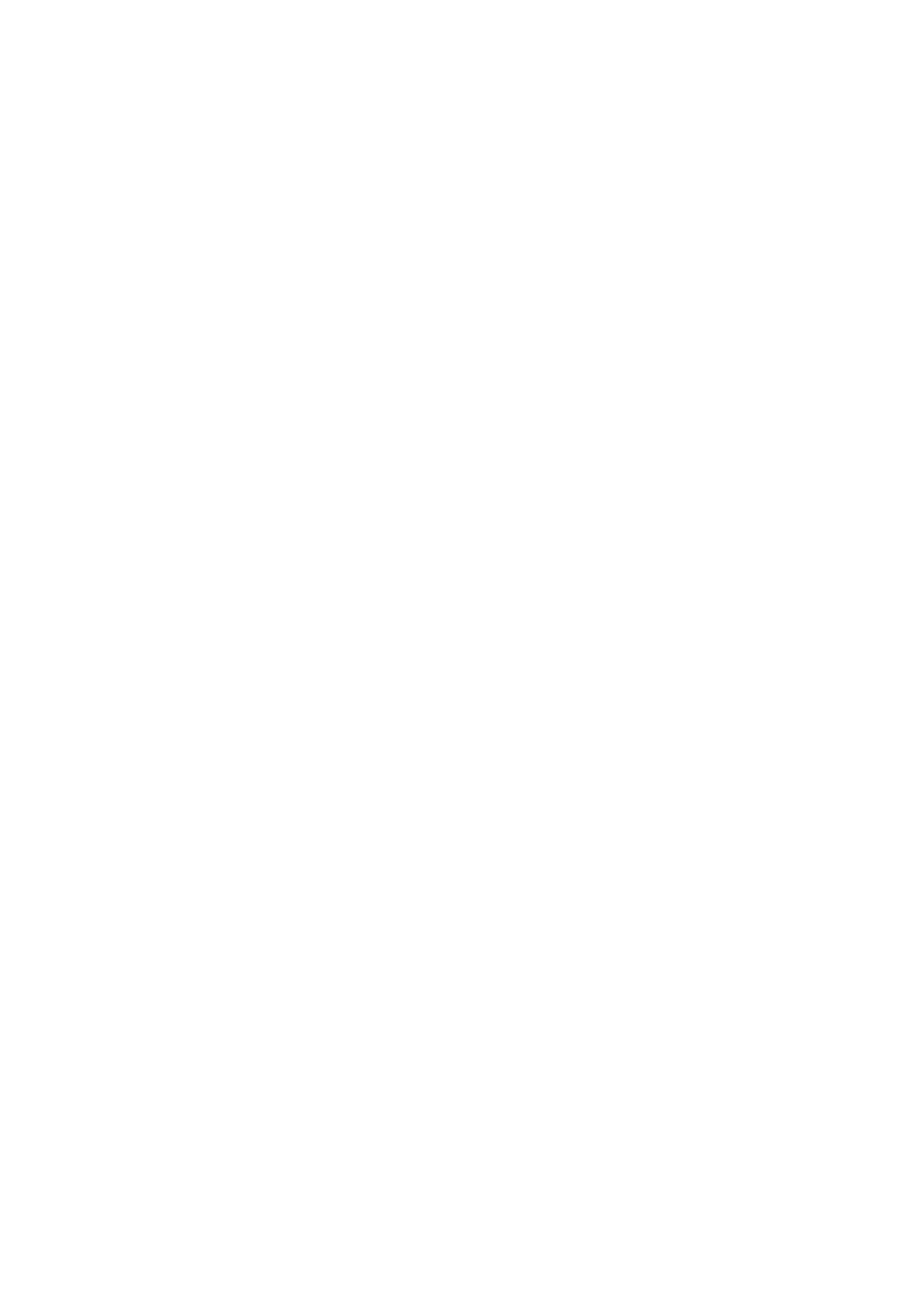# Silicore

| <b>Output Current</b>               |             | 1              | A              |  |
|-------------------------------------|-------------|----------------|----------------|--|
| Power Dissipation 1 (no heatsink)   |             | 1.5            | W              |  |
| Power Dissipation 2 (with heatsink) | $TO-252-5L$ | 10             | W              |  |
|                                     | $TO-220F-4$ | 15             |                |  |
| Junction Temperature                |             | 125            | $^{\circ}C$    |  |
| Operating Temperature               |             | $-20 \sim 80$  | $^{\circ}C$    |  |
| Storage Temperature                 |             | $-30 \sim 125$ | $\circ$ $\cap$ |  |
| Soldering Temperature (10sec)       |             | 260            | $^{\circ}C$    |  |

### **ELECTRICAL CHARACTERISTICS**

| Characteristics                                  | Symbol      | Test conditions     | Min       | Typ        | Max        | Unit         |
|--------------------------------------------------|-------------|---------------------|-----------|------------|------------|--------------|
| Output Voltage                                   | Vout        | Note1               | $-2\%$ Vo |            | $2\%$ Vo   | V            |
| Load regulation                                  | Rload       | $Io = 5mA \sim 2A$  |           | 0.1        | 2.0        | $\%$         |
| Line regulation                                  | Rline       | Note2               |           | 0.5        | 2.5        | $\%$         |
| Temperature coefficient of<br>output voltage     | <b>TcVo</b> | $T = 0 \sim 125$ °C |           | $\pm 0.02$ | $\pm 0.05$ | %/°C         |
| Ripple rejection                                 | R.R         |                     | 45        | 55         |            | dB           |
| Drop out voltage                                 | $V_D$       | $Io = 1A$ , Note3   |           |            | 0.5        | V            |
| Output ON state for control<br>voltage           | $V_{C(ON)}$ |                     | 2.0       |            |            | V            |
| Output ON state for control<br>current           | IC(ON)      | $Vc=2.7V$           |           |            | 20         | $\mu A$      |
| OFF<br>for<br>Output<br>state<br>control voltage | VC(OFF)     |                     |           |            | 0.8        | $\mathbf{V}$ |
| for<br>Output<br>OFF<br>state<br>control current | IC(OFF)     | $Vc=0.4V0$          |           |            | $-0.4$     | mA           |
| Quiescent current                                | $I_Q$       | Note $1$ , $Io=0$   |           |            | 10         | mA           |

(unless otherwise specified: Io=0.5A,Ta=25°C)

**Note:**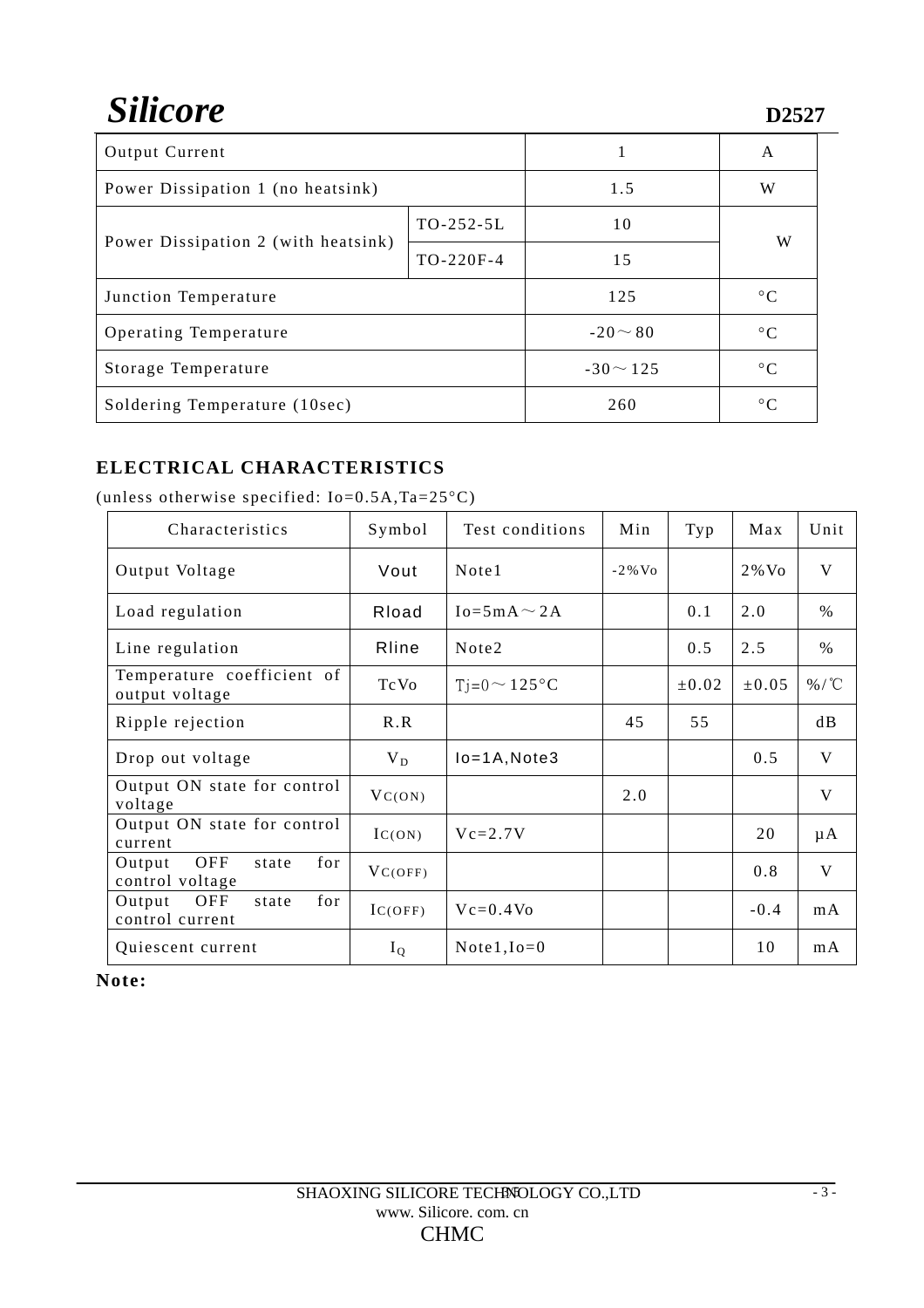# Silicore

|                       | Note1        | Note <sub>2</sub> | Note3         |
|-----------------------|--------------|-------------------|---------------|
| D <sub>2527</sub> -25 | $VIN = 4.5V$ | $Vin=3.5-9.5V$    | $Vout=0.95Vo$ |
| D2527-33              | $Vin=5.0V$   | $Vin=4.3-10.3V$   |               |
| D <sub>2527</sub> -05 | $Vin=7.0V$   | $Vin=6-12V$       |               |
| D <sub>2527</sub> -06 | $Vin=8.0V$   | $Vin=7-15V$       |               |
| D2527-08              | $Vin=10V$    | $Vin=9-25V$       |               |
| D <sub>2527</sub> -09 | $Vin=15V$    | $Vin=10-25V$      |               |
| D <sub>2527</sub> -10 | $Vin=16V$    | $Vin=11-26V$      |               |
| D <sub>2527</sub> -12 | $Vin=18V$    | $Vin=13-29V$      |               |
| D <sub>2527</sub> -15 | $Vin=21V$    | $Vin=16-32V$      |               |

## **TEST CIRCUIT**

## **Standard Test Circuit**



## **Ripple Rejection Test Circuit**

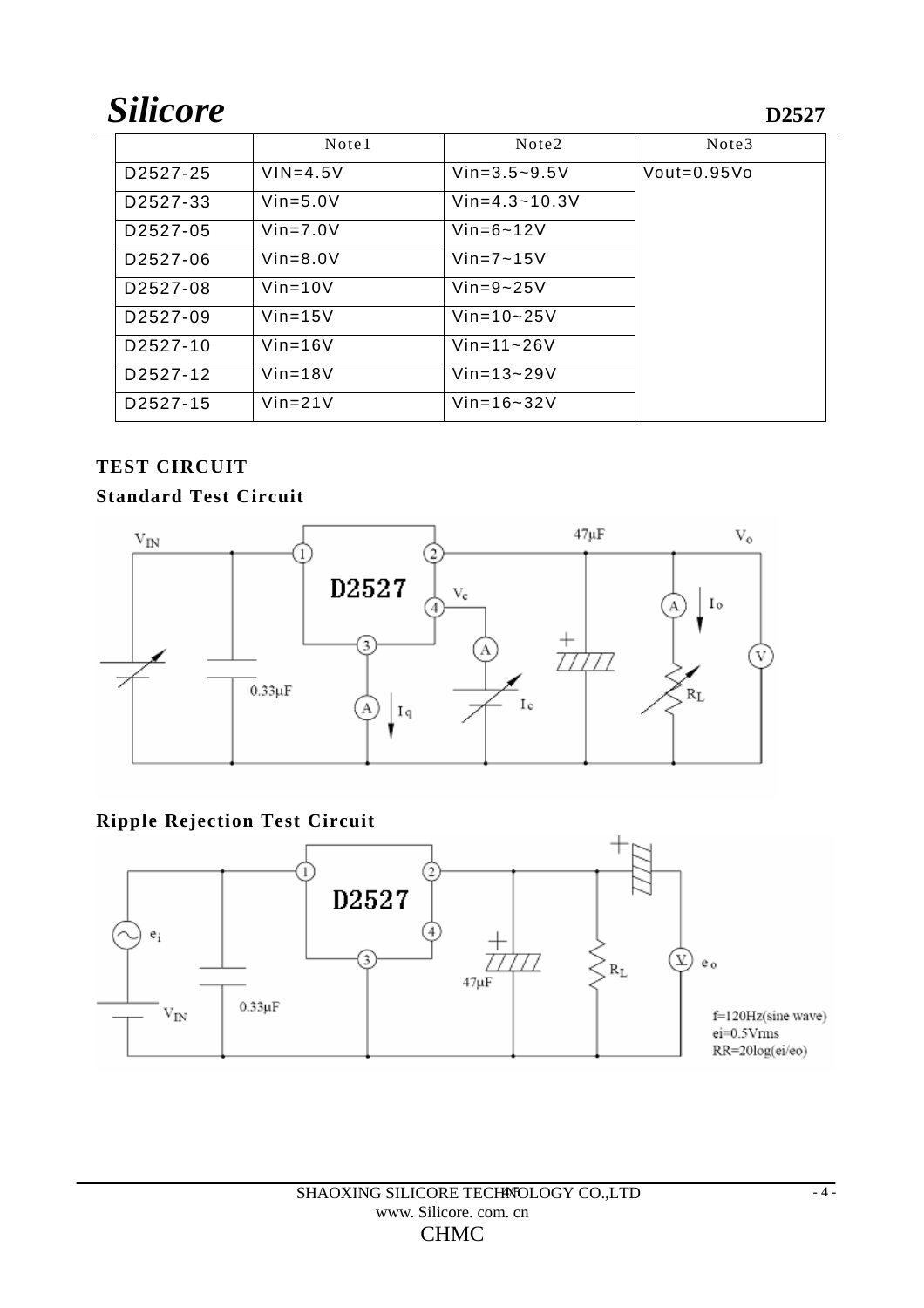## **APPLICATION CIRCUIT**



**TO-252-5L**: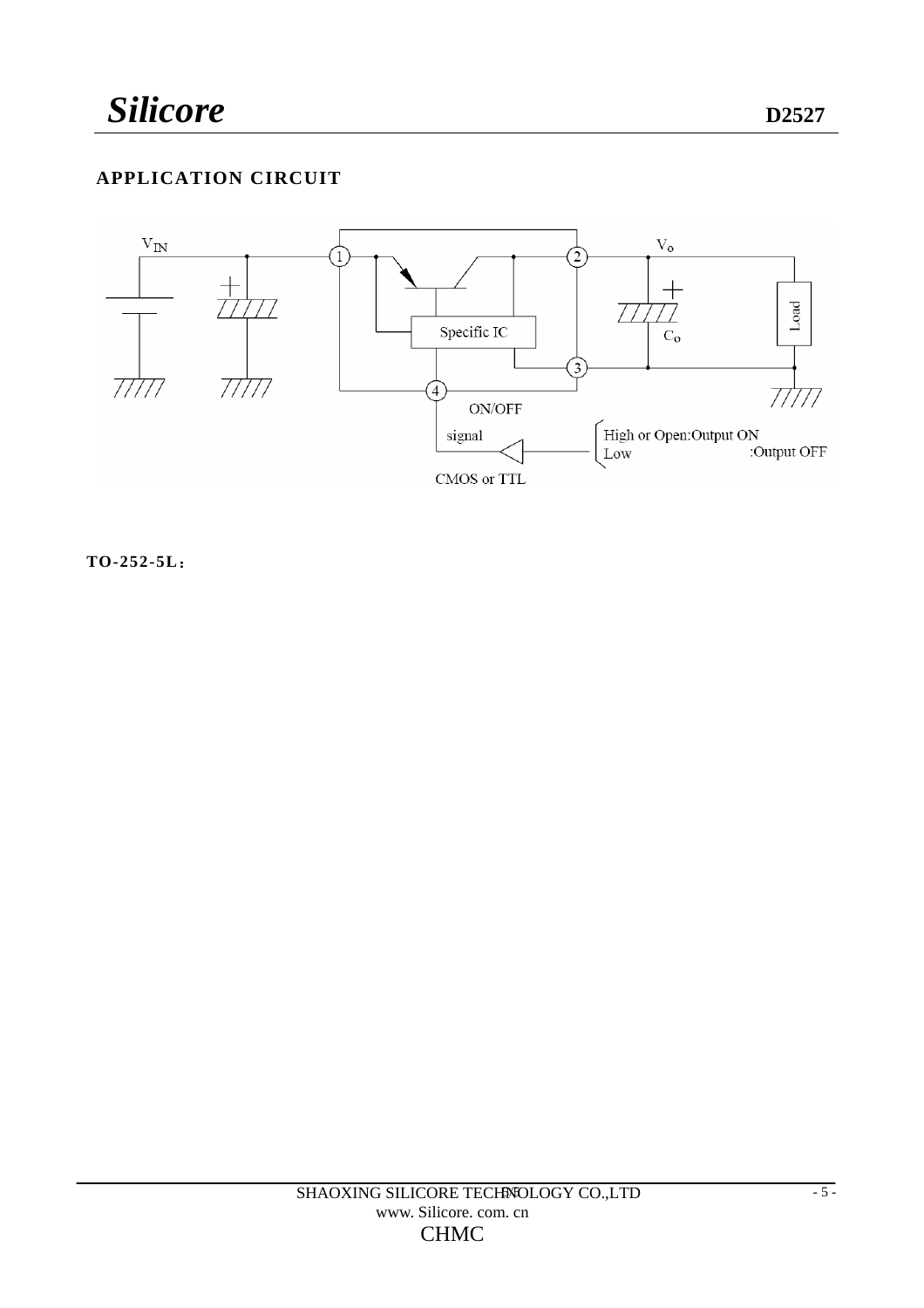

UNIT: mm

### **OUTLINE DRAWING**

**TO220F-4L** 

 $-2222222222$